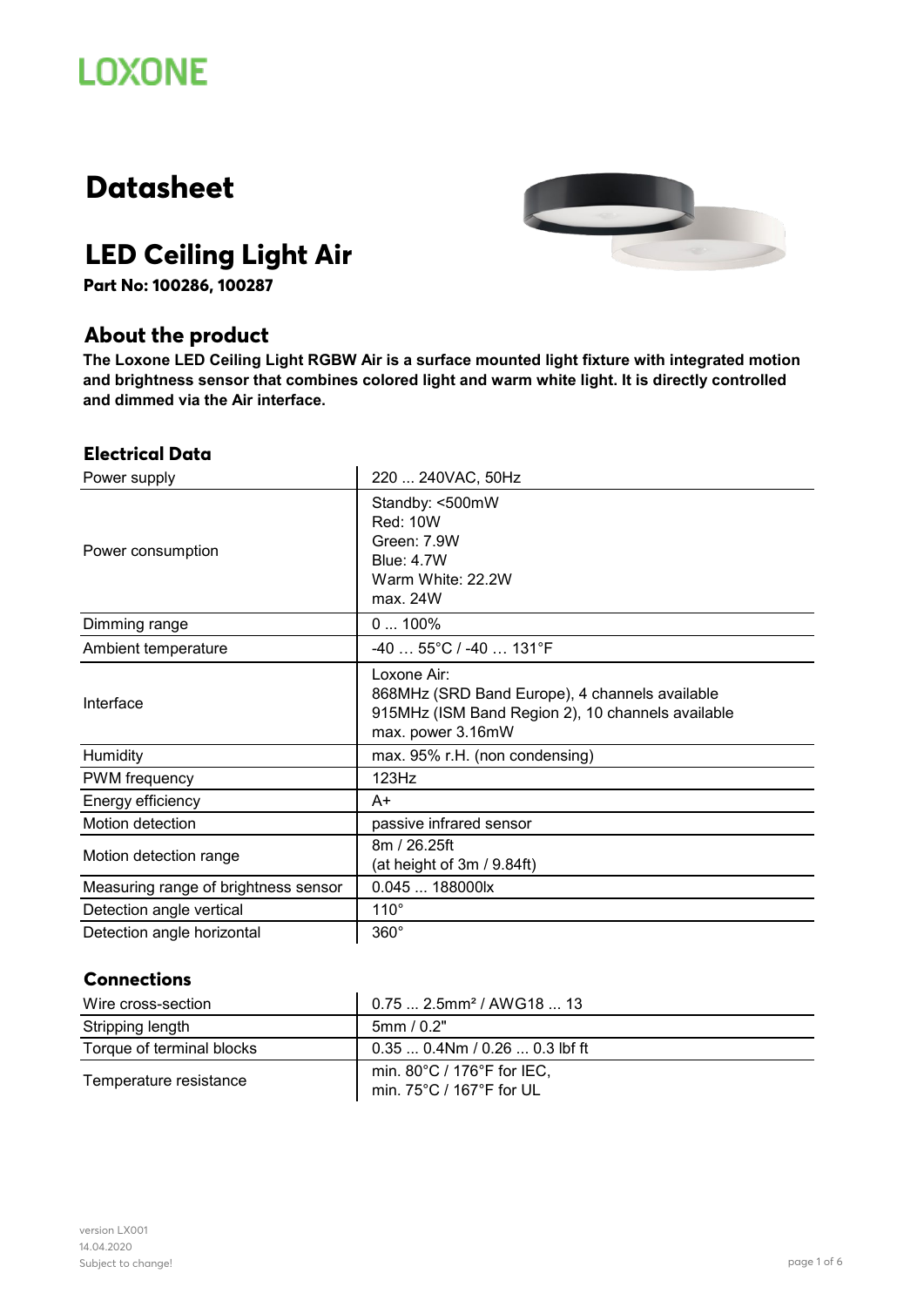# **Connection Diagram**



# **Light Properties**

| Colour temperature           | typ. 3000k (warm white)  |
|------------------------------|--------------------------|
| Luminous flux                | typ. 1480lm (warm white) |
| Colour rendering index (CRI) | min. 80, typ. 83         |
| Beam angle                   | $120^\circ$              |
| Unified glare rating (UGR)   | < 19                     |

#### **Product Characteristics**

| Colours  | Anthracite: RAL 7021 - Part No. 100287<br>White: RAL 9003 - Part No. 100286 |
|----------|-----------------------------------------------------------------------------|
| Material | Alu and Plastic                                                             |
| Finish   | Matte                                                                       |

# **Weight & Dimensions**

| Net weight                | 2600a                               |
|---------------------------|-------------------------------------|
| Total weight              | 2800a                               |
| <b>Product Dimensions</b> | D: 298mm / 11.73"<br>H: $50mm / 2"$ |



version LX001 14.04.2020 Subject to change! page 2 of 6

Pack size 355x355x55mm / 13.98x13.98x2.17" (LxWxH)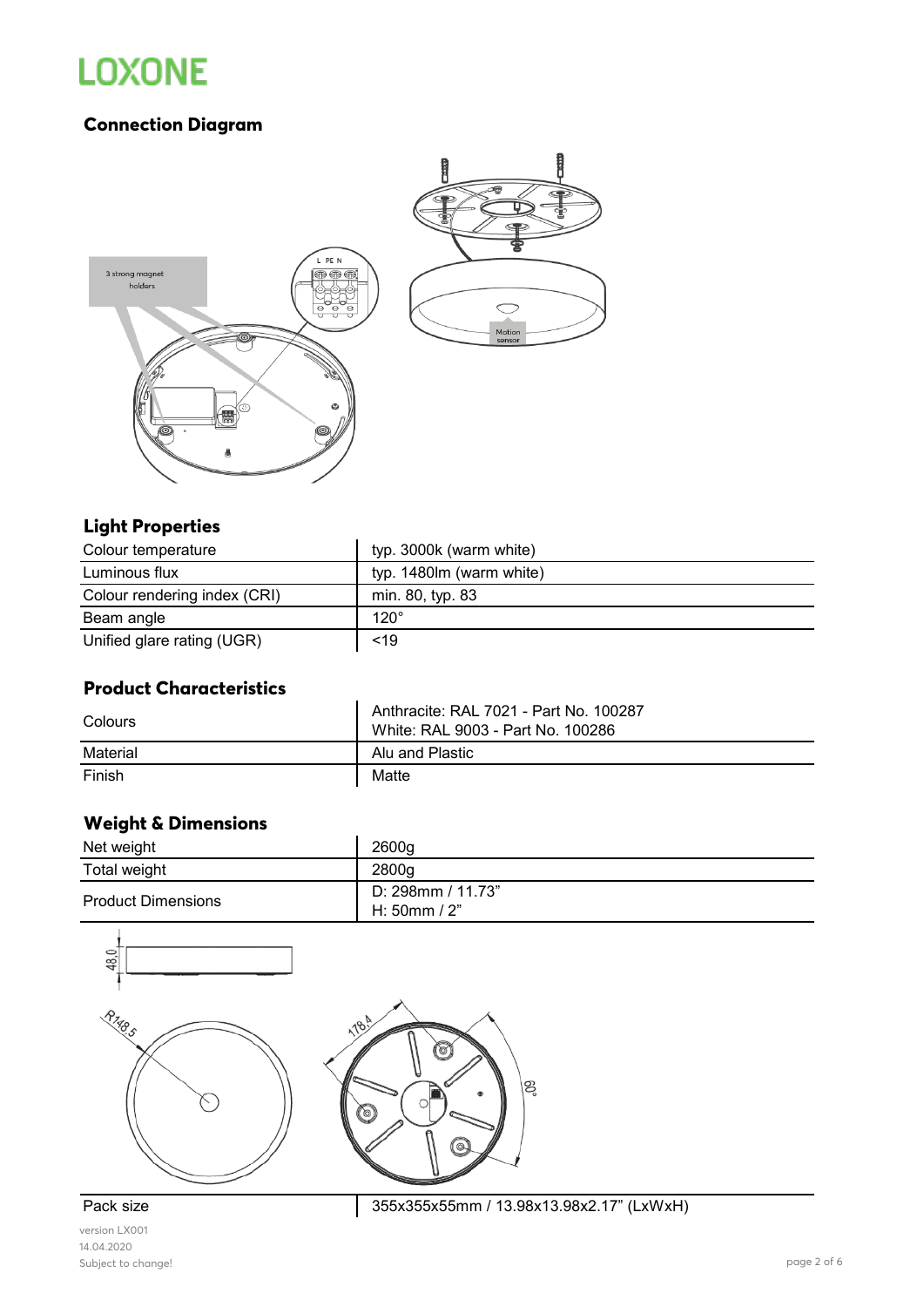

#### **Certifications & Standards**

Safety rating **IP20** 

**Certifications** 



Installation must be carried out by a qualified electrician in accordance with the relevant regulations.

**Published by Loxone Electronics GmbH** Smart Home 1 4154 Kollerschlag Austria Tel: +43 7287 7070-0 loxone.com

version LX001 14.04.2020 Subject to change! page 3 of 6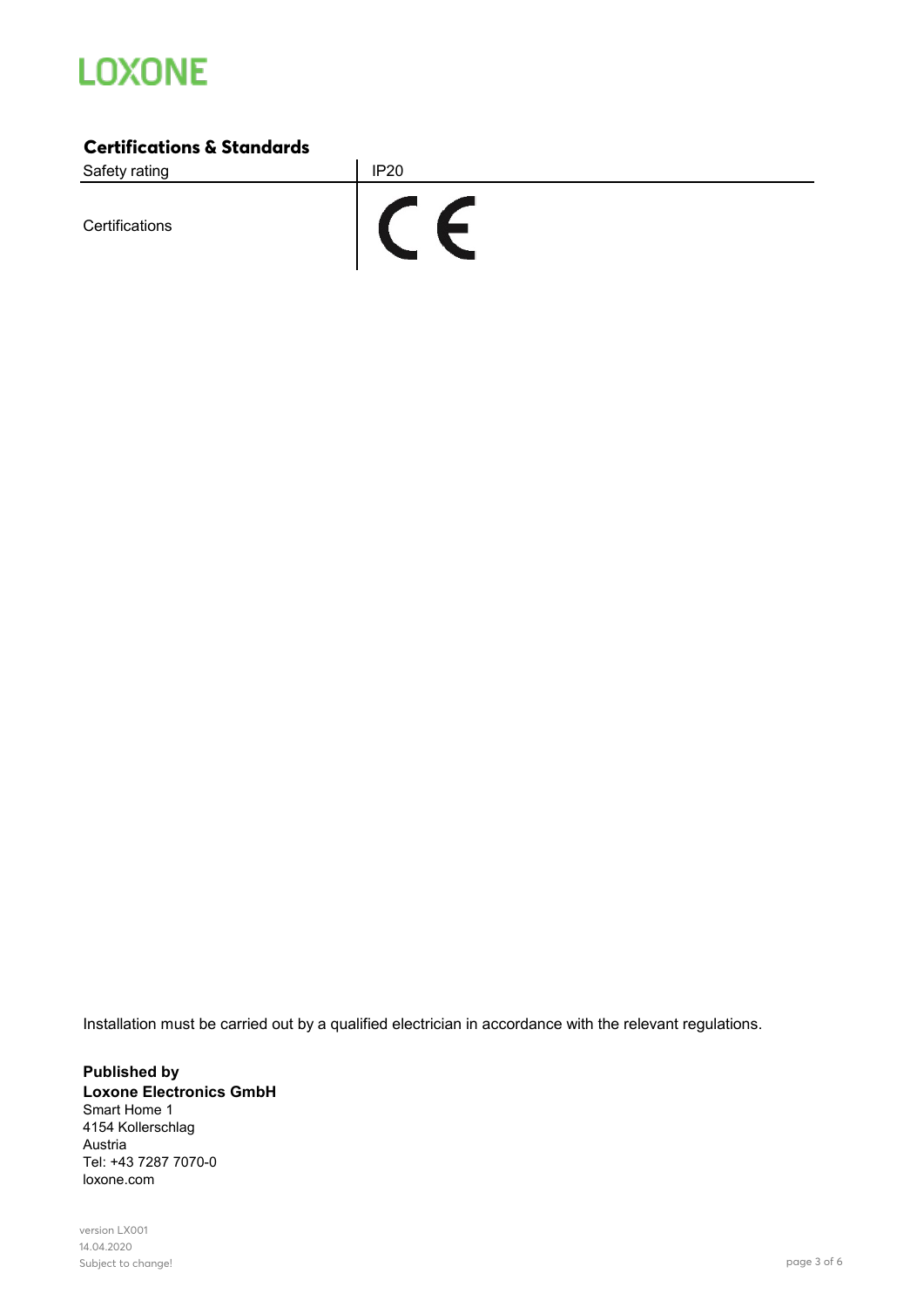# **Datenblatt**



# **LED Ceiling Light Air**

**Art. Nr. 100286, 100287**

# **Infos zum Produkt**

**Die Loxone LED Ceiling Light RGBW Air ist eine Deckenleuchte mit integriertem Bewegungsmelder und Helligkeitssensor, die Farblicht und warmweißes Licht kombiniert. Die Ansteuerung und Dimmung erfolgt direkt über die Air Schnittstelle.**

#### **Elektrische Daten**

| Spannungsversorgung               | 220  240VAC, 50Hz                                                                                                                       |
|-----------------------------------|-----------------------------------------------------------------------------------------------------------------------------------------|
| Leistungsaufnahme                 | Standby: <500mW<br><b>Rot: 10W</b><br>Grün: 7,9W<br><b>Blau: 4,7W</b><br>Warmweiß: 22,2W<br>max. 24W                                    |
| Dimmbereich                       | $0100\%$                                                                                                                                |
| Umgebungstemperatur               | $-4055^{\circ}C/ -40131^{\circ}F$                                                                                                       |
| Schnittstelle                     | Loxone Air:<br>868MHz (SRD Band Europa), 4 Kanäle wählbar<br>915MHz (ISM Band Region 2), 10 Kanäle wählbar<br>max. Sendeleistung 3,16mW |
| Luftfeuchtigkeit                  | max. 95% r.H. (nicht kondensierend)                                                                                                     |
| <b>PWM Frequenz</b>               | 123Hz                                                                                                                                   |
| Energieeffizienz                  | $A+$                                                                                                                                    |
| Bewegungserkennung                | passiver Infrarotsensor                                                                                                                 |
| Reichweite der Bewegungserkennung | 8m / 26.25ft<br>(in 3m / 9.84ft Höhe)                                                                                                   |
| Messbereich Helligkeitssensor     | 0,045  188.000lx                                                                                                                        |
| Erfassungswinkel vertikal         | $110^\circ$                                                                                                                             |
| Erfassungswinkel vertikal         | 360°                                                                                                                                    |

#### **Anschlüsse**

| Leiterquerschnitt       | $0.752.5$ mm <sup>2</sup> / AWG18  13                                       |
|-------------------------|-----------------------------------------------------------------------------|
| Abisolierlänge          | 5mm/0,2"                                                                    |
| Drehmoment der Klemmen  | $0.350.4Nm/0.260.3$ lbf ft                                                  |
| Temperaturbeständigkeit | min. $80^{\circ}$ C / 176 $^{\circ}$ F for IEC,<br>min. 75°C / 167°F for UL |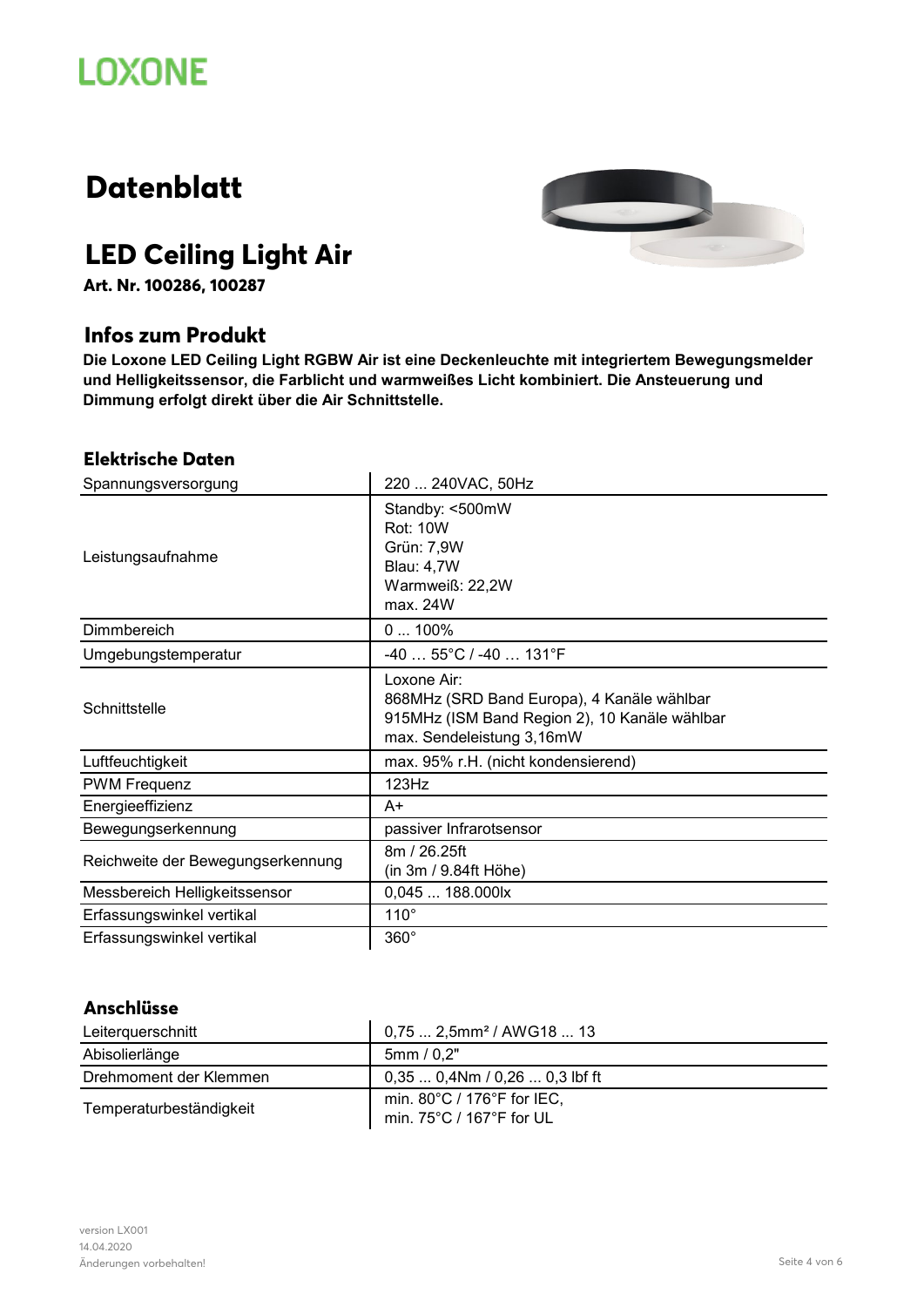# **Anschlussplan**



## **Lichteigenschaften**

| Farbtemperatur                        | typ. 3000k (warmweiß)    |
|---------------------------------------|--------------------------|
| Lichtstrom                            | typ. 1480lm (warm white) |
| Farbwiedergabeindex (CRI)             | min. 80, typ. 83         |
| Strahlwinkel                          | $120^\circ$              |
| Einheitliche Blendungsbewertung (UGR) | 19                       |

# **Produkteigenschaften**

| Farben    | Anthrazit: RAL 7021 - Art. Nr. 100287<br>Weiß: RAL 9003 - Art. Nr. 100286 |
|-----------|---------------------------------------------------------------------------|
| Material  | Alu und Kunststoff                                                        |
| Glanzgrad | Matt                                                                      |

# **Gewicht & Abmessungen**

| Nettogewicht  | 2600g                               |
|---------------|-------------------------------------|
| Bruttogewicht | 2800g                               |
| Produktmaße   | D: 298mm / 11,73"<br>H: $50mm / 2"$ |



version LX001 14.04.2020 Änderungen vorbehalten! Seite 5 von 6

Packmaß 355x355x55mm / 13,98x13,98x2,17" (LxBxH)